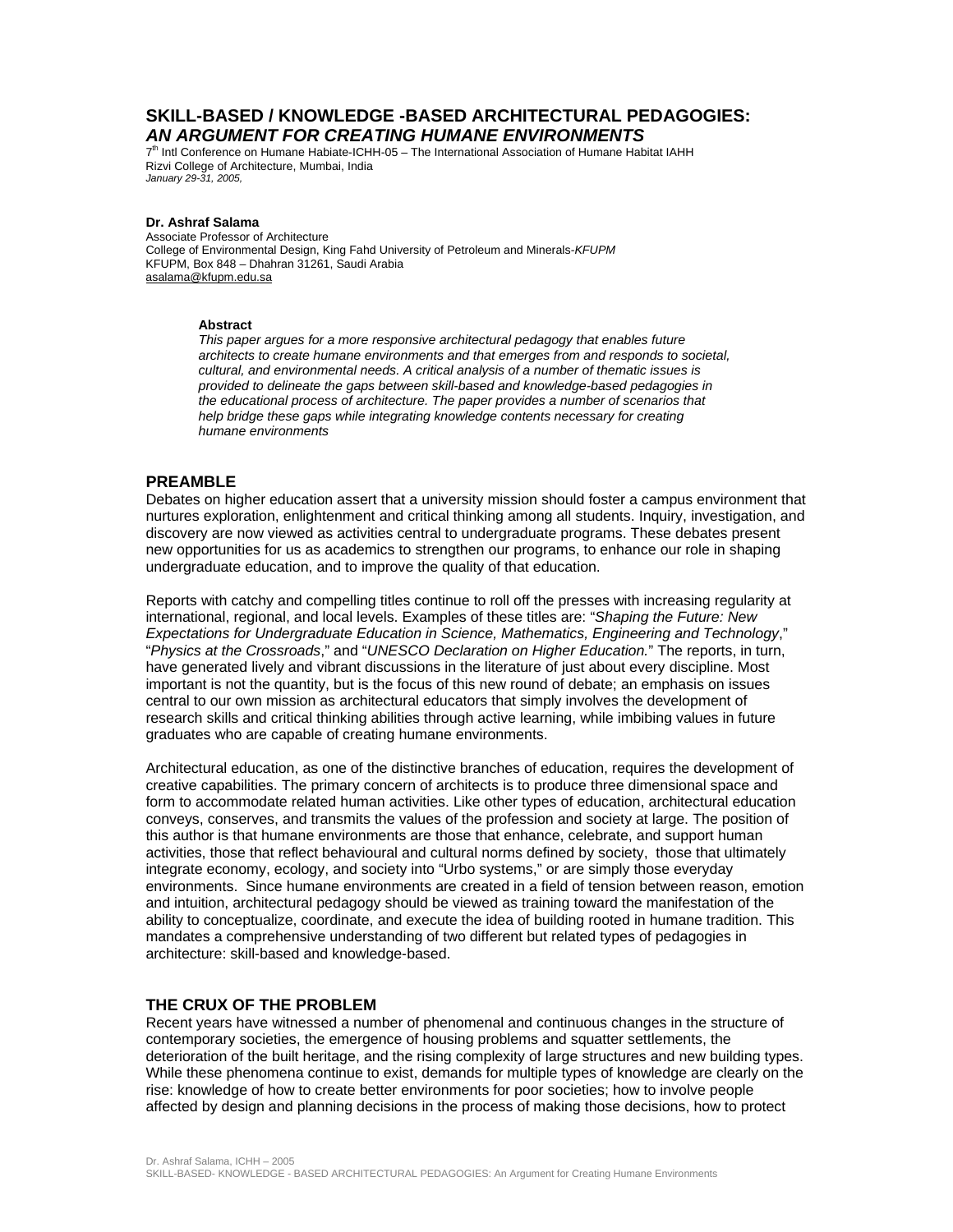the built heritage, how to deal with problems associated with special populations that form major parcels of contemporary societies; the children, the disabled, the poor, and the under-represented. A critical question can be posed here: Does current architectural pedagogy introduce these knowledge types? A preliminary answer would be: Current architectural education still socializes its members into a predominantly artistic paradigm that emphasizes personal feelings, intuition, imagination, and subjective judgments at the expense of other paradigms capable of fostering the creation of humane environments.

Other critical questions can be posed: Does the current system of architectural education place high value on knowledge and research in architecture as an educational discipline and profession? Has it responded to the dramatic changes of the profession? Has it responded effectively to the demands placed in the profession by society? A preliminary answer to these questions would be: Architectural education system still views its mission within the conventional perspective of architecture as an art related discipline. Architecture in the past was concerned with producing individual works of art on individual sites, where the method of design was intuitive and relied heavily on the experience, judgment, and talent of the individual designer. Although this approach has resulted in some of the most enduring noteworthy achievements of the previous generations, the profession and its education today face severe challenges that threaten this traditional role of the architect. Physical development of contemporary cities, towns, and communities corroborate that while architects manage individual well enough the overall built environment is increasingly mismanaged.

## **THE CRUX OF THE ARGUMENT**

In response to the preceding problematic concerns, this paper outlines a comprehensive understanding of how architectural pedagogy can foster the development of skills and knowledge necessary for creating humane environments, and how architectural pedagogy can enhance the development of professionals who are socially, culturally, and environmentally responsive. The idea of the paper is culled from a wide spectrum of issues the author has explored over a period of two decades. However, it envisions five thematic critical issues that juxtapose traditional teaching practices (skill-based) with new alternatives that invigorate the development of humane environments (knowledge-based). Thematic issues are clustered around the following themes: paradigmatic shifts, admission policies, knowledge contents, knowledge delivery methods, and studio teaching practices. The discussions of these thematic issues are based on literature reviews and the results of a number of surveys conducted by the author and others. The paper outlines a number of scenarios for balancing knowledge-based and skill based pedagogies that are necessary for creating humane environments.

### **ON PARADIGMATIC SHIFTS**

In his manuscript, *The Structure of Scientific Revolutions*, Kuhn (1970) bases his theory of a scientific revolution on paradigms that relate to rules and some necessary specifications of common ground in the corresponding area. Along the same theory, De-Bono (1991) argues that a paradigm changes in the way we think and approach problems. Based on the concept of paradigms, four shifts or shifting attitudes about the environment can be identified (Salama, 1999 & 2002). The following is a brief discussion of these shifts.

#### *Things versus Relations between Things*

According to Capra et al. (1992), the reductionism of the old paradigm was reflected in the belief that the dynamics of the whole could be understood from the properties of the parts. But, in the new paradigm, the properties of the parts can be understood only from the dynamics of the whole. John Turner affirms this view when he argues that there are no parts at all, what we call a part is a pattern in an inseparable web of relationships. Tracing back the literature that has been developed in the sixties, one can find that this view has been introduced by Christopher Alexander (1966) who identified three basic abilities for investigating and understanding the physical environment. These are: a) the holistic behavior of the phenomenon which we are focusing on, b) the parts within the thing and the interaction among those parts which causes the holistic behavior we have defined, and c) the way in which this interaction among these parts causes the holistic behavior defined.

Taking housing as an example, this paradigm shift can be clearer. In the old paradigm, the value of housing is assumed to be in the quantifiable attributes of dwellings, sometimes including their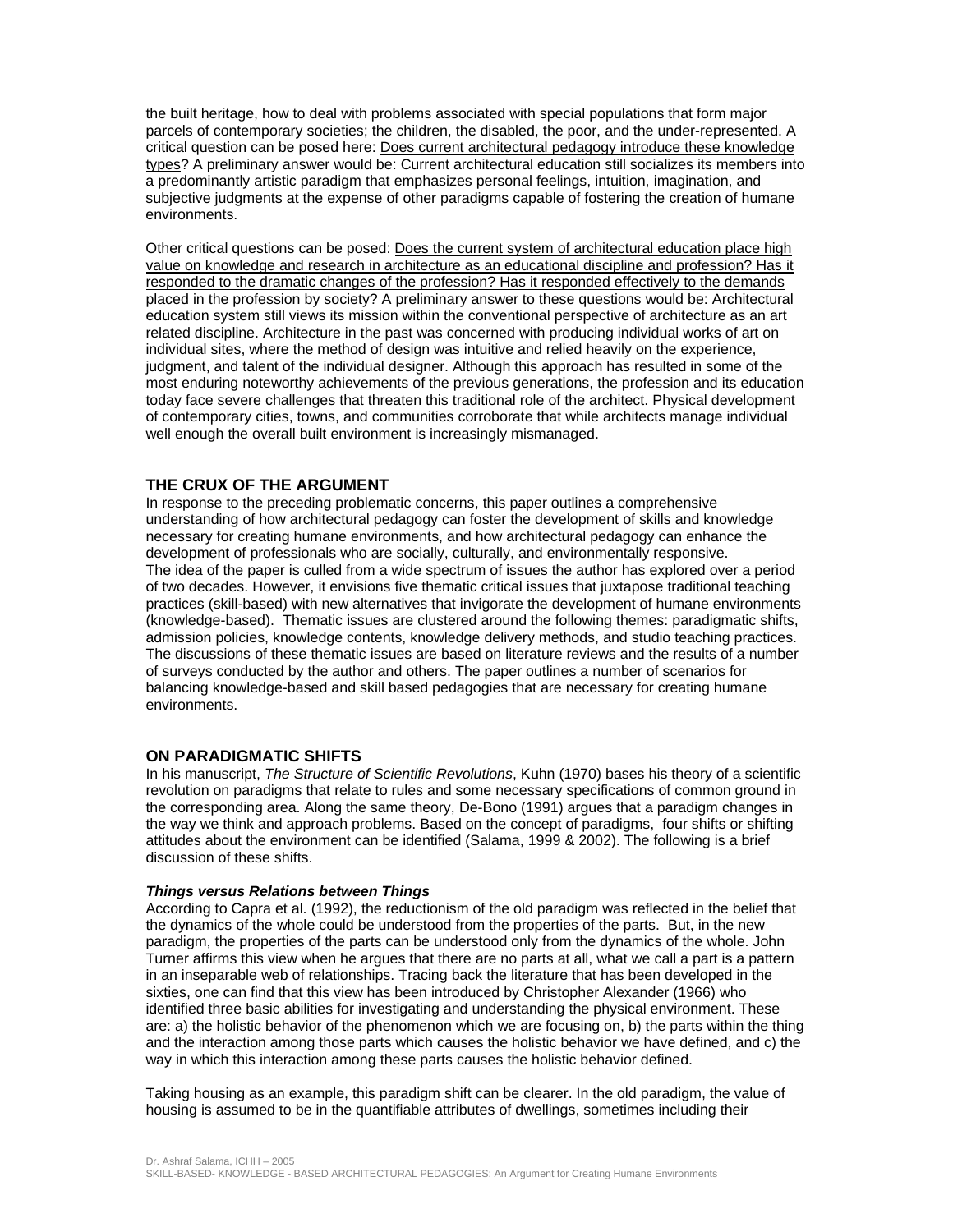immediate environments. In the new paradigm, housing values lie in the relationships between the process, the product, the users, and the social and environmental contexts. In the old paradigm, housing has been conceived in terms of what it is, rather than what it does for local populations and the way in which people interact with built and natural environments (Turner, 1997). In this respect, one can assert that by focusing on relationships the new paradigm converts the insoluble problems into encouragingly practical tasks and promising ends.

### *Economy and Ecology: Isolation versus Integration*

In the new paradigm, the concept of sustainability has emerged as a reaction to environmental depletion and degradation. Many theorists are voicing the need to harmonize economy and ecology. The old paradigm has been characterized by three basic assumptions: man is more valuable than nature; man has the right to subdue and conquer nature, and has no responsibility for nature. On the other hand, in the new paradigm the concept of sustainable development is conceived to value the environment alongside economic development, and to value social equity alongside material growth.

In the new paradigm, the same technology that has been employed to conquer and subdue nature needs to be employed for the benefits of nature and, in turn, for the long-term benefit of the human race. It is believed that this characteristic of the new paradigm creates the need for mature and competent professionals. Thus, the new sustainable society will need to identify non-material means for non-material needs. In response, professional development will need to include the practice of interdisciplinary and the practice of non-technical and lifelong learning skills.

### *Fight versus Fit with Nature: Techno-development versus Eco-development***:**

The difference between techno-development and eco-development is the difference between a mechanical contrivance or tool and a living organism. Technology does not make built environments; people make them. Techno-development is based on the modernist illusion of technological determinism. It is an assault on nature. Eco-development is a package of concepts, ethics, and programs that provides designers and planners a criterion of social and ecological rationality that are different from the market logic (Sacks, 1987). It is rooted in the real need to fit human settlements within the patterns of nature. Politically, eco-development is decentralized and democratic. Socially and culturally, it reflects the diverse reality of human affairs and the tapestry of life, which makes every portion of the built environment work well. Economically, it adopts the premise that economy and ecology are both essentially to do with the flow of energy and materials through a system and that value is a social construct.

## *Mechanistic Pedagogy versus Systemic Pedagogy*

Based on conductive an inductive analysis of a number of studies (Schon, 1971; Ackoff, 1974; Salama, 1991 & 1995), one can find that there is a strong evidence on the paradigm shifts in education and pedagogy. Following the mechanistic paradigm, the educational process of architecture is reduced to a large number of disconnected components. Education has been decomposed into schools, curricula, grades, subjects, courses, lectures, lessons, and exercises. In this respect, one can argue that formal education has never been treated as a whole, nor is it appropriately conceptualized as part of a process much of which takes place within society; a characteristic of the systemic paradigm.

The mechanistic orientation of pedagogy results in the treatment of students as if they were machines with the combined properties and characteristics of tape recorders, cameras, and computers. The student is evaluated with respect to his/her ability to reproduce what he/she has been told or shown. In turn, examinations are tests of the ability to reproduce material previously presented to the examined. They are designed to serve the system's purposes rather than the students' needs. In the mechanistic paradigm, educators make little or almost no effort to relate the pieces of information they dispense. A course in one subject does not refer to the content of another. This reinforces the concept that knowledge is made-up of many unrelated parts. Inversely, the systemic paradigm focuses on grasping the relationships between the parts of knowledge.

In the systemic paradigm, some alternative concepts have been introduced. These are exemplified by: 1) some subjects are best learned by teaching them to oneself, 2) some subjects are best learned by teaching them to others, 3) some skills are best learned through demonstration and instruction, and 4) some fundamentals are attained in seminar discussions guided by one specialized in the relevant area.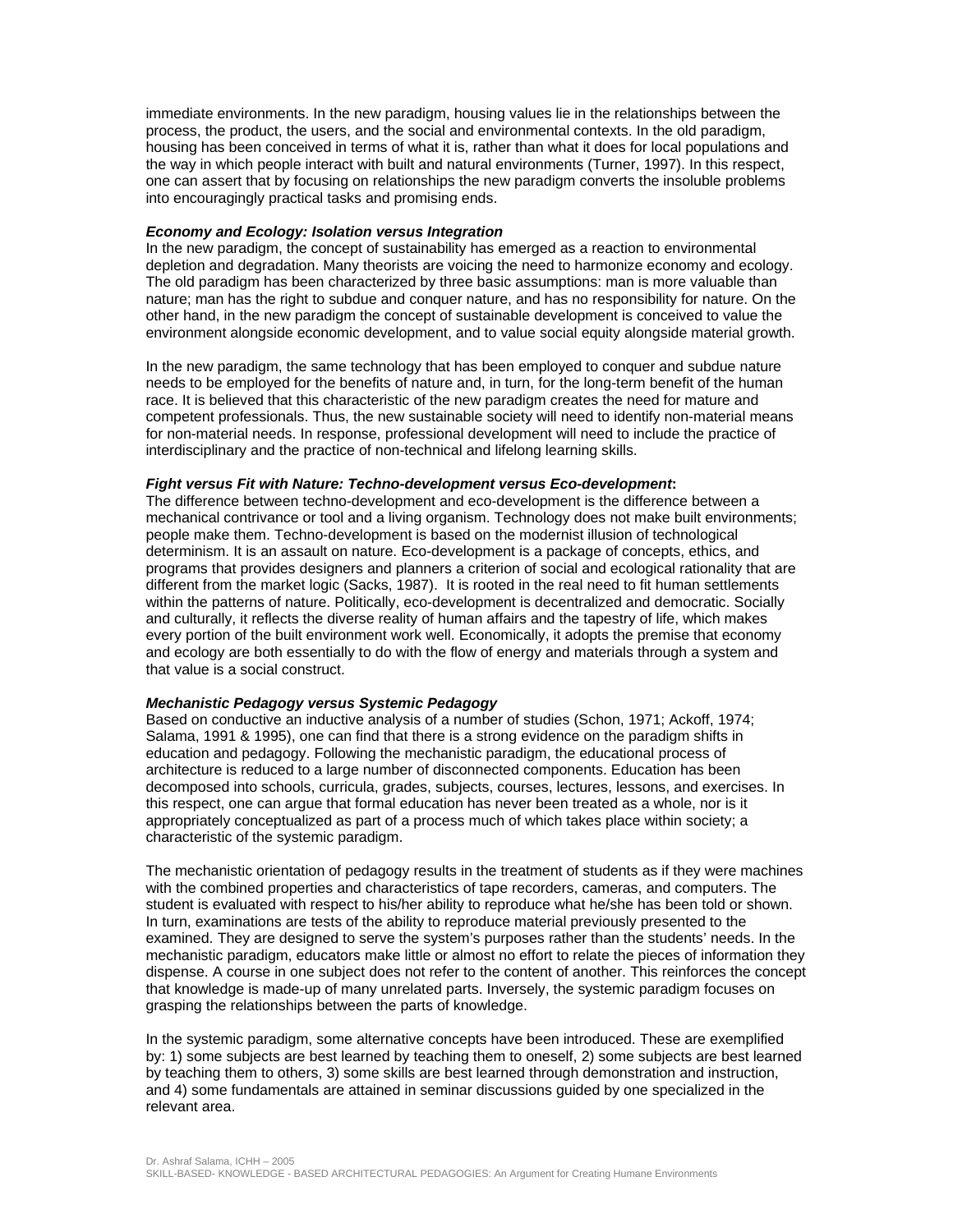The preceding paradigm shifts delineate that the way we think about our environments has changed, that the interdisciplinary thinking is now taking place, that economy and ecology should be integrated, that eco-development in the very near future will definitely replace techno-development, and that the systemic pedagogy is replacing the mechanistic pedagogy. These shifts delineate the need to investigate how these concepts are introduced to our students, our budding professionals. Thus, the question that should be raised at this point is: has architectural pedagogy responded positively to these preceding paradigm shifts? The following thematic issues represent an attempt to answer this question.

# **ON ADMISSION POLICIES**

The discussion of admission policies as a theme within the context of skill-based and knowledgebased pedagogies is to raise questions more than to provide answers. Architects receive their education and training in hundreds of schools of architecture around the world. Practice is usually locally regulated, sometimes licensed. The practice of architectural design education appears to be remarkably similar in many parts of the world due to the overriding primacy given to the studio as the main forum for exploration, interaction, and assimilation. Such similarity enables significant mobility of architects among firms, areas of expertise and locales, even where cultural differences are dominant.

It is still far from clear how similarities and differences between schools of architecture affect the experience and performance of graduates. Little is known about architecture students, and even less about ways in which schools exercise control over their intake of students via admission criteria they practice (Goldschmidt et al, 2000).

Tracing back the history of admission in schools of architecture, one can find three different mechanisms adopted by the Beaux-Arts in France, the Bauhaus in Germany, and the Vkhutemas in Russia. The Ecole des Beaux-Arts ran like a confederation of Ateliers. Each atelier had its distinct character through the leadership of a patron, usually an accomplished architect. Students joined the atelier where they are trained toward the entrance competition that consisted of three parts (Carlhian, 1979). The first two parts represented sketch problems, "Esquisse." In the first part candidates were asked to design a simple architectural structure using classical motifs. In the second, candidates were asked to produce a large-scale accurate drawing of a decorative architectural element such as a capital of column (Salama, 1995). The third part of the competition was a comprehensive written test that examined the scientific knowledge of the candidate.

The Bauhaus and Vkhutemas adopted different policies. However, the focus was still on the skills required for carrying out different art and design assignments. In the Bauhaus, proof of adequate previous education was a determining admission factor to be complemented by what is called today "Portfolio" for those who wish admittance as apprentices. According to Wingler (1981), candidates with more experience could apply as journeymen or junior masters. In this case, they were required to submit certificates of previously completed training in the crafts. The Vkhutemas implemented an entrance exam policy where prospective students' abilities in drawing, painting, modeling and technical drawings were tested. Entrance exams were not mandated by constraints of the school intake capacity as in the Bauhaus. According to Lodder (1985), they were meant to establish an adequate threshold of preparedness.

While these schools have influenced architectural education worldwide with varied degrees, it would appear that not much has changed as far as admission policies to architectural schools are concerned. What has changed is the complexity and diversity of tools used to determine suitability and appropriate performance. Eight admission criteria are now carried out by schools of architecture. These can be exemplified by high school records; general scholastic aptitude tests; special architecture aptitude tests; interviews; portfolios; essays; written statements; and letters of recommendation. Table 1 illustrates an analysis of admission criteria adopted by over 100 schools of architecture at the end of the  $20<sup>th</sup>$  century.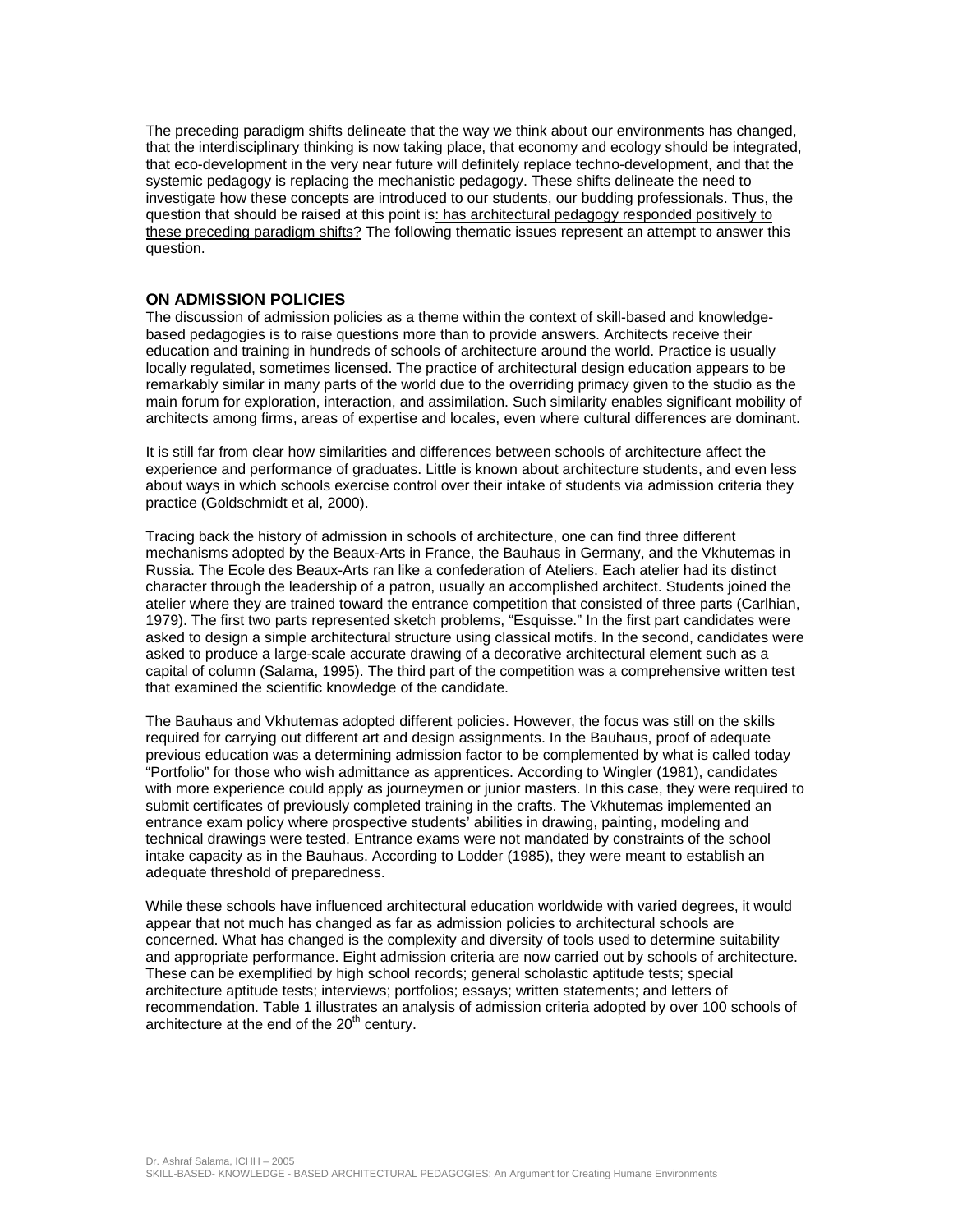Table 1: Admission criteria as adopted by 118 schools of architecture in different regions

| Region               | Country                           | <b>Schools Responded</b> | <b>High school Records</b> | Aptitude Tests | Special Exams  | Interview      | Portfolio      | Essay          | <b>Statement</b> | Letter of Recommendation |
|----------------------|-----------------------------------|--------------------------|----------------------------|----------------|----------------|----------------|----------------|----------------|------------------|--------------------------|
| Africa               | Egypt **                          | 22                       | 22                         | 5              | $\mathbf 0$    | $\mathbf 0$    | $\mathbf{0}$   | $\mathbf{1}$   | $\mathbf{1}$     | $\overline{0}$           |
|                      | Nigeria **                        | $\mathbf{1}$             | $\mathbf{1}$               | $\overline{0}$ | $\overline{0}$ | $\Omega$       | $\mathbf{0}$   | $\overline{0}$ | $\overline{0}$   | $\overline{0}$           |
|                      | Sudan **                          | $\mathbf{1}$             | $\mathbf{1}$               | $\overline{0}$ | $\overline{0}$ | $\overline{0}$ | $\mathbf{0}$   | $\overline{0}$ | $\overline{0}$   | $\mathbf{0}$             |
|                      | South Africa **                   | $\overline{2}$           | $\overline{2}$             | $\overline{2}$ | $\overline{0}$ | $\overline{2}$ | $\overline{2}$ | $\overline{0}$ | $\overline{0}$   | $\overline{0}$           |
| Asia                 | Bahrain **                        | $\mathbf{1}$             | $\mathbf{1}$               | $\overline{0}$ | $\mathbf 0$    | $\overline{0}$ | $\mathbf 0$    | $\overline{0}$ | $\overline{0}$   | $\mathbf 0$              |
|                      | India *                           | 3                        | $\overline{2}$             | $\mathbf{1}$   | 3              | 1              | $\overline{0}$ | 0              | $\overline{0}$   | $\overline{0}$           |
|                      | Israel *                          | $\overline{4}$           | $\overline{4}$             | 3              | $\overline{4}$ | $\overline{2}$ | $\mathbf{1}$   | $\overline{0}$ | $\overline{0}$   | $\overline{0}$           |
|                      | Kingdom of Saudi<br>Arabia **     | 5                        | 5                          | $\mathbf 0$    | $\mathbf{1}$   | $\overline{0}$ | $\overline{0}$ | 0              | $\overline{0}$   | $\overline{0}$           |
|                      | Kuwait **                         | $\mathbf{1}$             | $\mathbf{1}$               | $\overline{0}$ | $\mathbf 0$    | $\overline{0}$ | $\mathbf 0$    | 0              | $\mathbf 0$      | $\mathbf 0$              |
|                      | Oman **                           | $\mathbf{1}$             | $\mathbf{1}$               | $\mathbf 0$    | $\mathbf 0$    | $\mathbf 0$    | $\mathbf 0$    | 0              | $\mathbf 0$      | $\mathbf 0$              |
|                      | Thailand *                        | $\overline{2}$           | $\overline{2}$             | $\overline{2}$ | $\overline{2}$ | $\overline{2}$ | $\overline{0}$ | 0              | $\overline{0}$   | $\overline{0}$           |
|                      | <b>United Arab</b><br>Emirates ** | $\overline{2}$           | $\overline{2}$             | $\overline{0}$ | $\mathbf{1}$   | $\overline{0}$ | $\overline{0}$ | $\overline{0}$ | $\overline{0}$   | $\overline{0}$           |
| Europe. W.           | Belgium <sup>*</sup>              | $\mathbf{1}$             | $\overline{0}$             | $\mathbf{1}$   | $\overline{0}$ | $\overline{0}$ | $\mathbf 0$    | $\overline{0}$ | $\overline{0}$   | $\overline{0}$           |
|                      | Denmark *                         | $\overline{2}$           | $\overline{2}$             | $\mathbf 0$    | $\overline{2}$ | $\mathbf 0$    | $\overline{2}$ | 0              | $\mathbf 0$      | $\mathbf 0$              |
|                      | Finland *                         | $\overline{2}$           | $\overline{0}$             | $\overline{0}$ | $\overline{2}$ | $\overline{0}$ | $\overline{0}$ | 0              | $\mathbf{0}$     | $\overline{0}$           |
|                      | Netherlands *                     | $\mathbf{1}$             | $\mathbf{1}$               | $\overline{0}$ | $\overline{0}$ | $\overline{0}$ | $\mathbf{0}$   | $\overline{0}$ | $\overline{0}$   | $\overline{0}$           |
|                      | Spain *                           | $\mathbf{1}$             | $\mathbf{1}$               | $\overline{0}$ | $\mathbf{1}$   | $\overline{0}$ | $\mathbf 0$    | $\overline{0}$ | $\overline{0}$   | $\mathbf 0$              |
|                      | Sweden <sup>*</sup>               | $\mathbf{1}$             | $\mathbf{1}$               | $\overline{1}$ | $\mathbf{1}$   | $\overline{0}$ | $\overline{0}$ | $\overline{0}$ | $\overline{0}$   | $\overline{0}$           |
|                      | Switzerland *                     | $\overline{2}$           | $\overline{2}$             | $\overline{0}$ | $\mathbf 0$    | $\overline{0}$ | $\mathbf{1}$   | $\mathbf 0$    | $\overline{0}$   | $\overline{0}$           |
|                      | UK <sup>*</sup>                   | 5                        | 5                          | 3              | $\overline{0}$ | 3              | $\overline{4}$ | $\overline{0}$ | 3                | $\overline{2}$           |
| Europe. E.           | Poland*                           | $\mathbf{1}$             | $\mathbf 0$                | $\overline{0}$ | $\mathbf{1}$   | $\overline{0}$ | $\overline{0}$ | $\mathbf 0$    | $\overline{0}$   | $\overline{0}$           |
|                      | Slovakia *                        | $\mathbf{1}$             | $\mathbf{1}$               | $\mathbf{1}$   | $\mathbf 0$    | $\overline{0}$ | $\mathbf{0}$   | $\overline{0}$ | $\overline{0}$   | $\overline{0}$           |
| <b>North America</b> | Canada *                          | 3                        | 3                          | $\overline{0}$ | $\overline{0}$ | $\overline{1}$ | $\overline{2}$ | $\mathbf{1}$   | $\overline{0}$   | $\mathbf{1}$             |
|                      | USA **                            | 44                       | 41                         | 37             | $\overline{2}$ | 8              | 22             | 9              | $\overline{4}$   | 9                        |
| Oceania              | Australia *                       | 5                        | 5                          | $\mathbf{1}$   | $\overline{0}$ | $\overline{0}$ | $\mathbf{0}$   | 0              | $\mathbf{0}$     | $\overline{0}$           |
|                      | New Zealand *                     | $\mathbf{1}$             | $\mathbf{1}$               | $\overline{0}$ | $\overline{0}$ | $\overline{0}$ | $\mathbf{1}$   | $\overline{0}$ | $\overline{0}$   | $\overline{0}$           |
| South America        | Bolivia *                         | $\mathbf{1}$             | $\mathbf{1}$               | $\overline{0}$ | $\overline{0}$ | $\overline{1}$ | $\overline{0}$ | $\overline{0}$ | $\overline{0}$   | $\overline{0}$           |
|                      | Costa Rica *                      | $\mathbf{1}$             | $\mathbf{1}$               | $\overline{0}$ | $\overline{0}$ | $\overline{1}$ | $\overline{0}$ | $\overline{0}$ | $\overline{0}$   | $\overline{0}$           |
|                      | Guatemala *                       | $\mathbf{1}$             | $\mathbf{1}$               | $\mathbf{1}$   | $\overline{0}$ | $\overline{1}$ | $\overline{0}$ | $\overline{0}$ | $\overline{0}$   | $\overline{0}$           |
|                      | <b>Total Nos.</b><br>Total %      | 118<br>100               | 110<br>93.2                | 58<br>39.2     | 20<br>16.9     | 22<br>18.6     | 35<br>29.7     | 11<br>9.3      | 8<br>6.8         | 12<br>10.2               |

\* Survey results based on Goldschmidt et al (2000), in an unpublished manuscript, University of Delft, Netherlands<br>\*\* Survey results based on a survey conducted by the author in 2001, in Architectural Education Today: Cros

The results of the analysis reveal that some admission criteria are more dominant than others. Emphasis is placed on high school records (93.2%). About 40 % of schools adopt a skill-based aptitude test. While these numbers cannot be generalized, the different admission policies that emerged from the analysis reflect a sustained emphasis on the skills needed for enrolment while knowledge and critical thinking abilities of applicants as they relate to the built environment appear to take a back seat. By and large, admission policies reflect the tendencies of most schools of architecture to emphasize skills in drawing and form manipulation, an aspect of architectural pedagogy that continues to be emphasized throughout the duration of study in schools at the expense of other pedagogical aspects and learning outcomes.

Some responsive attempts are now taking place to balance the two categories in entrance tests and exams. One example to address in this context is the approach adopted by Rizvi College of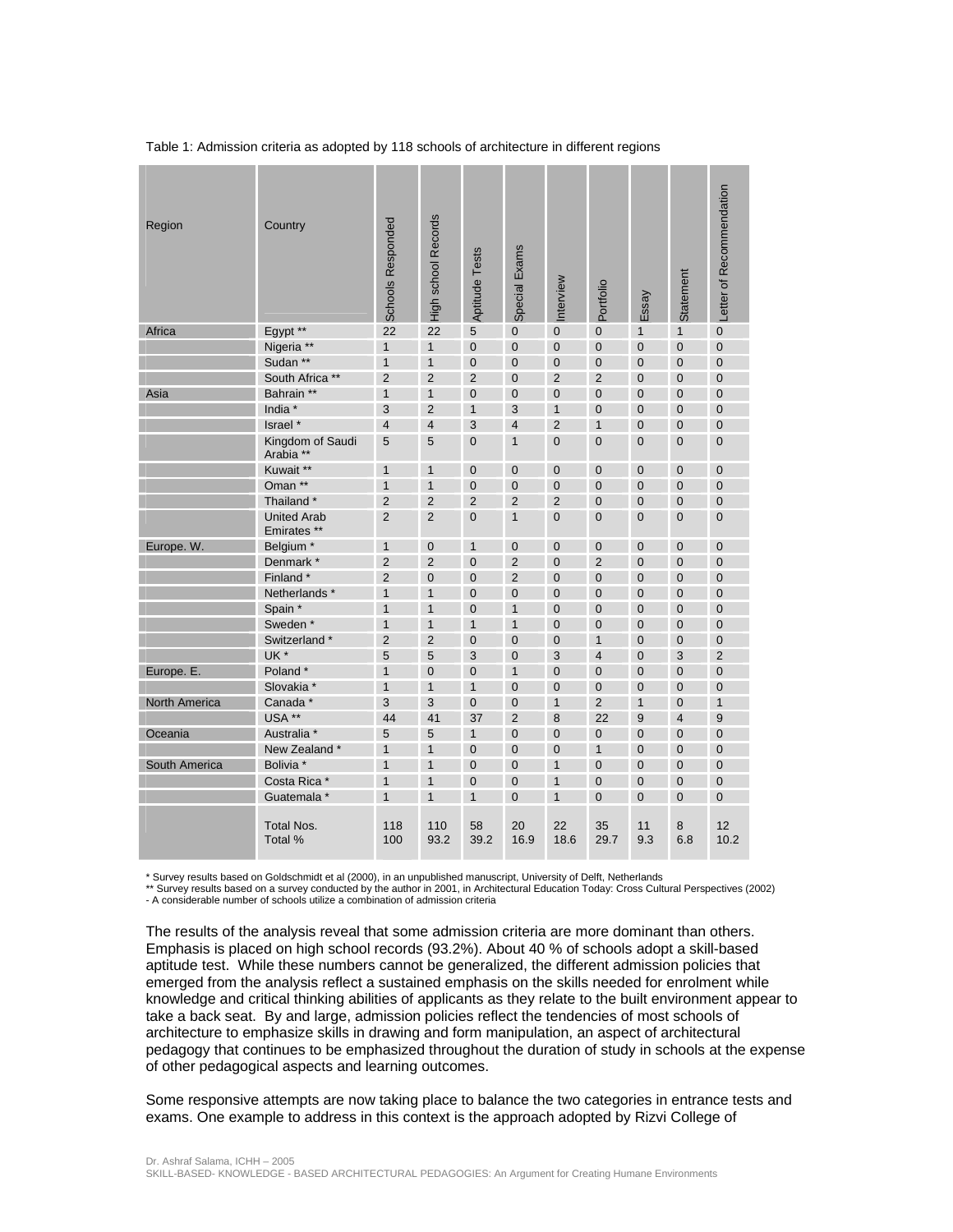Architecture in Mumbai. While the first part of the exam heavily emphasizes the students' abilities in drawing and conceptualizing spaces, the second part of the exam measures the way in which applicants can critically understand issues that pertain to the city and its underlying social, cultural, and human elements. Another approach is adopted by Misr International University in Cairo where an aptitude test is developed in a manner that reflects students understanding of three dimensional objects while at the same time it tests students' backgrounds of art and architecture and their understanding of the environment in which they live.

While the preceding analyses shed light on some tendencies toward admission policies, the impact of those policies on the performance of students in schools and after graduation, and on their skills and knowledge needed for creating humane environments represent that challenge. Now very little is known about the success or failure of admission criteria and the way in which they may shape the attitudes of future architects to understand the true meaning of humane environments. Concomitantly, more in depth studies are urgently needed.

# **ON KNOWLEDGE CONTENT**

In many parts of the world architectural education is accused of being largely unconcerned with the creation of human environments and with the debates and trends raised by the international community. Testing this hypothesis requires tracing two major paradigmatic trends: environmentbehavior studies and sustainability and environmental consciousness as major areas of architectural curricula that may provide insights toward understanding of and dealing with humane environments. There is in fact a great deal of discussions in design and architecture circles on these trends, and widely varying opinions as to why and how they need to be introduced in architectural curricula. Taking the Middle East as an example, an investigation of 14 programs in 8 countries was conducted based on literature reviews and preliminary content analysis of the online and printed prospectuses. While this study is still under analysis (Salama, and Amir, 2005) a preliminary investigation reveals several results that are outlined below and illustrated in Tables 2 and 3.

## *Environment-Behavior Studies*

- In 14 architectural programs in 8 Middle Eastern countries 29 environment-behavior related courses are offered under different titles; of these there are 24 offerings within the core curriculum while 5 are offered as elective courses. Philosophy statements and objectives refer to human environment interactions. Most programs offer at least one course that covers the dialectic relationship between culture, human behavior, and the built environment. The highest no. of courses is noticed in the curriculum of King Faisal University and Misr International University where each offers five mandatory courses as shown in Table 2.
- While environment-behavior paradigm appears to be well articulated in some programs, it appears that it did not reach a mature level in others. The architectural program at the University of Bahrain offers three elective courses but does not introduce any in the core curriculum. Environment-behavior issues appear not to be of concern at Beirut Arab University, Damascus University, and Sultan Qaboos University where no offerings exist either as core or elective courses.
- Architectural programming is addressed explicitly in the titles and course contents in the curriculum of Aleppo University, American University of Beirut, Kuwait University, and three Saudi universities. On the other hand, post occupancy and facility performance evaluation are heavily emphasized in the curriculum of King Faisal University, United Arab Emirates University, and three Egyptian universities. In some cases, these issues are introduced under research and design methods titles. One striking observation is that some programs realize the value of design research to undergraduate architecture students as in the cases of King Faisal University, Misr International University, and United Arab Emirates University where research methods is offered as a mandatory course.
- While the contents of environment-behavior courses seem to address the balance between theories as abstract knowledge and the contextual particularities of the local context, it is evident that studio description in all the programs does not indicate whether knowledge delivered in a lecture format is integrated into design assignments in the studio. Thus, it can be argued that knowledge contents are offered in a fragmented fashion.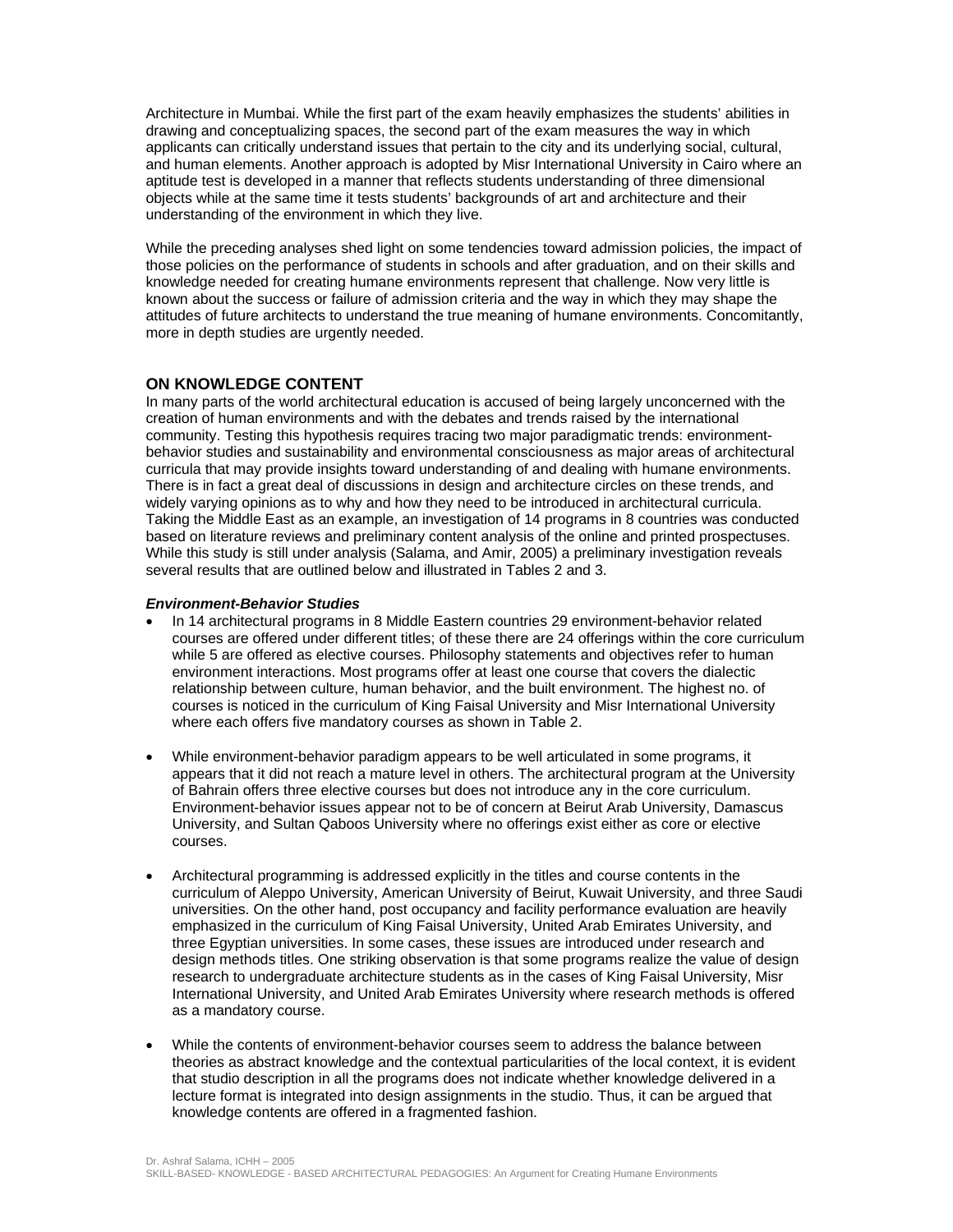Table 2: The status of environment-behavior related courses in 14 schools/departments of architecture from the Middle East.

| Country                     | <b>University</b>                                             | <b>Environment-Behavior Related Courses</b>                                                                                                                                                                       |
|-----------------------------|---------------------------------------------------------------|-------------------------------------------------------------------------------------------------------------------------------------------------------------------------------------------------------------------|
| <b>Bahrain</b>              | University of Bahrain                                         | • Visual Perception (elective)<br>• Behavioral Factors in Architecture (elective)<br>• Research Methods in Architecture (elective)                                                                                |
| Egypt                       | Al Azhar University                                           | • Human Sciences and Architecture<br>• Design Methods and Theories                                                                                                                                                |
|                             | <b>Cairo University</b>                                       | • Human Sciences and Architecture<br>• Scientific Methods and Decision Making<br>• Design Methods                                                                                                                 |
|                             | Misr International University- MIU                            | • Human factors in Design<br>• Research Methods in Architecture & Urban<br>Design<br>• Design Methods and Theories<br>• Applications of Socio-Behavioral Studies in<br>Architecture<br>• Community Design Studios |
| Kingdom of Saudi Arabia     | King Fahd University of Petroleum & Minerals-<br><b>KFUPM</b> | • Man and Built Environment<br>• Senior Project Programming<br>• Socio-Cultural Factors in Design (elective)                                                                                                      |
|                             | King Faisal University- KFU                                   | • Design Methods I<br>• Design Methods II<br>• Design Methods III<br>• Research Methods<br>• Research and Programming                                                                                             |
|                             | King Saud University- KSU                                     | • Man and Built Environment<br>• Programming of Architectural Projects                                                                                                                                            |
| Kuwait                      | <b>Kuwait University</b>                                      | • Human Environmental Factors<br>• Professional Practice I: Pre-design &<br>Programming                                                                                                                           |
| Lebanon                     | American University of Beirut- AUB                            | • Architectural Programming<br>• Sociology of Cultural Production (elective)                                                                                                                                      |
|                             | <b>Beirut Arab University</b>                                 |                                                                                                                                                                                                                   |
| Oman                        | <b>Sultan Qaboos University</b>                               |                                                                                                                                                                                                                   |
| Syria                       | <b>Aleppo University</b>                                      | • Architectural Programming                                                                                                                                                                                       |
|                             | <b>Damascus University</b>                                    |                                                                                                                                                                                                                   |
| <b>United Arab Emirates</b> | United Arab Emirates University- UAEU                         | • Design and Research Methods                                                                                                                                                                                     |

#### *Sustainability and Environmental Consciousness*

- Within the sample investigated, there are only 17 courses that address sustainability and environmental consciousness paradigm in their content; of these there are 12 courses offered within the core curriculum while 5 courses are offered as electives as shown in Table 3. Philosophy statements and objectives of programs refer to relating design artifacts to the natural environment. However, it is noticed that this is not reflected in most of the programs, course contents, or even in elective offerings. Although it was expected that the more technical oriented programs under engineering colleges would have more offerings addressing ecological principles of sustainable design than other programs, the analysis reveals the opposite.
- Although reference is made to regional conditions in program structures, the terms sustainability, sustainable development, ecological design, eco development, humane environments did not appear at all in the course titles or descriptions. It should be noted that similar terms do exist such as "energy conservation" as in the case of the University of Bahrain, Cairo University, Misr International University, and Kuwait University; "ecological analysis" as in the case of King Fahd University of Petroleum and Minerals, or "eco-system" as in the case of King Faisal University.
- While programs at King Fahd University of Petroleum and Minerals and United Arab Emirates University offer one mandatory course that relates environmental concerns to the local context namely "hot-arid regions," climatic issues are addressed in very generic terms at Aleppo University, Beirut Arab University, Damascus University, King Saud University, and Sultan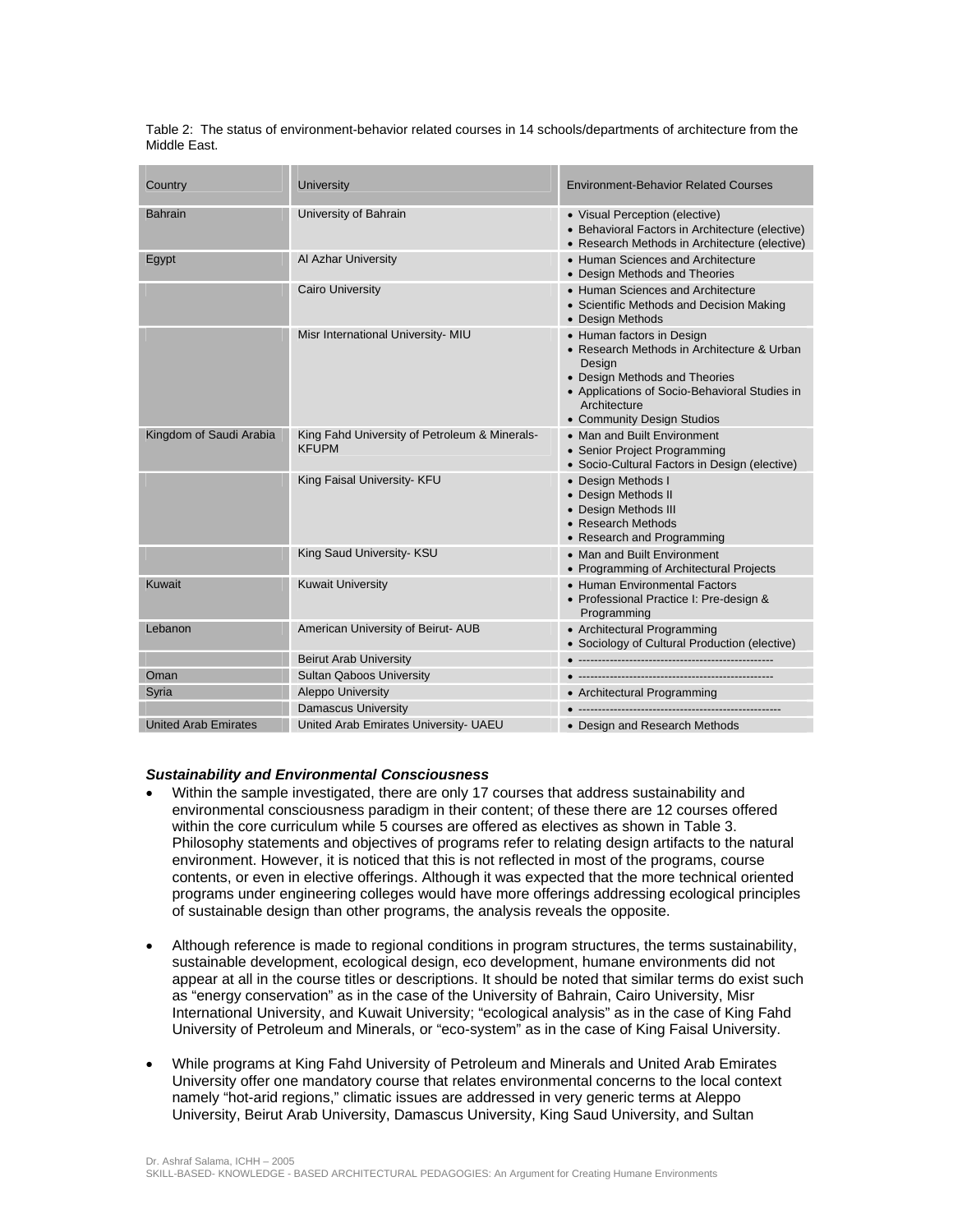Qaboos University. This takes place under the heading of "climate and architecture," where discussions are centered on physical aspects at the expense of understanding their impact on people and the way in which they use the environment.

• The program of the American University of Beirut does not offer any mandatory courses that address sustainable design issues. However, up-to date terms appear in the electives: "energy and sustainable architecture, and intelligent building" though offered in abstract terms without reference to the local environment. Al Azhar University did not go beyond environmental controls issues since no offerings exist.

Table 3: The status of sustainability and environment related courses in 14 schools/departments of architecture from the Middle East.

| Country                     | University                                                    | Sustainability and Environmental<br><b>Consciousness Related Courses</b>                 |
|-----------------------------|---------------------------------------------------------------|------------------------------------------------------------------------------------------|
| <b>Bahrain</b>              | University of Bahrain                                         | • Climatic Architecture<br>• Energy Conservation in Buildings (elective)                 |
| Egypt                       | Al Azhar University                                           | -------------------------------                                                          |
|                             | <b>Cairo University</b>                                       | • Environmental Design, Planning and<br><b>Energy Conservation (elective)</b>            |
|                             | Misr International University- MIU                            | • Appropriate Building Technology<br>• Energy Conservation in Architecture               |
| Kingdom of Saudi Arabia     | King Fahd University of Petroleum & Minerals-<br><b>KFUPM</b> | • Design Determinants in Arid Regions<br>• Ecological Analysis (elective)                |
|                             | King Faisal University- KFU                                   | • Eco-system in Islamic Traditions                                                       |
|                             | King Saud University- KSU                                     | • Climate and Architecture                                                               |
| Kuwait                      | <b>Kuwait University</b>                                      | • Solar Energy in Buildings                                                              |
| Lebanon                     | American University of Beirut-AUB                             | • Energy and Sustainable Architecture<br>(elective)<br>• Intelligent Building (elective) |
|                             | <b>Beirut Arab University</b>                                 | • Climate and Architecture                                                               |
| Oman                        | <b>Sultan Qaboos University</b>                               | • Climate and Architecture                                                               |
| Syria                       | <b>Aleppo University</b>                                      | • Climatic Architecture                                                                  |
|                             | <b>Damascus University</b>                                    | • Climate Architecture                                                                   |
| <b>United Arab Emirates</b> | United Arab Emirates University- UAEU                         | • Architecture of Hot Arid Zones                                                         |

# **ON KNOWLEDGE DELIVERY METHODS**

While architectural educators strive to impart the requisite knowledge necessary for successful practice, the way knowledge is transmitted has significant professional and social implications. Concomitantly, there is an urgent need to confront issues that pertain the nature of reality "WHAT" and the way knowledge about that reality is conveyed to our budding professionals "HOW". Common teaching practices suggest that gaps exist between the "WHAT" and "HOW". A set of idiosyncrasies and misconceptions can be envisioned (Anthony, 1991; Boyer and Mitgang, 1996; Cuff, 1991; Koch et al, 2002; Salama, 1995, 1998, 2002; Sanoff, 2003; Schon, 81, 83, 85, 1988; Stamp, 1994; Teymur, 1996):

- *Artistic versus Socio-Cultural Paradigms:* The current system of architectural education tends to socialize its members—teachers and students--into a predominantly artistic paradigm that emphasizes personal feelings, subjective judgments, intuition, and imagination at the expense of social and professional responsibilities. In order for future architects to function within cultural contexts and address societal realities and understand the true meaning of humane environments, the socio-cultural paradigm should be introduced. In essence, this requires the development of students' skills that go beyond the capacity of the artistic paradigm. The intention is to add and develop, not to replace or omit.
- *The Real versus the Hypothetical:* Educators tend to offer students hypothetical experiments in the form of hypothetical design projects where many contextual variables are neglected. In this respect experiential and action learning should be introduced. Real life experiences can provide students with opportunities to understand the practical realities and different variables affecting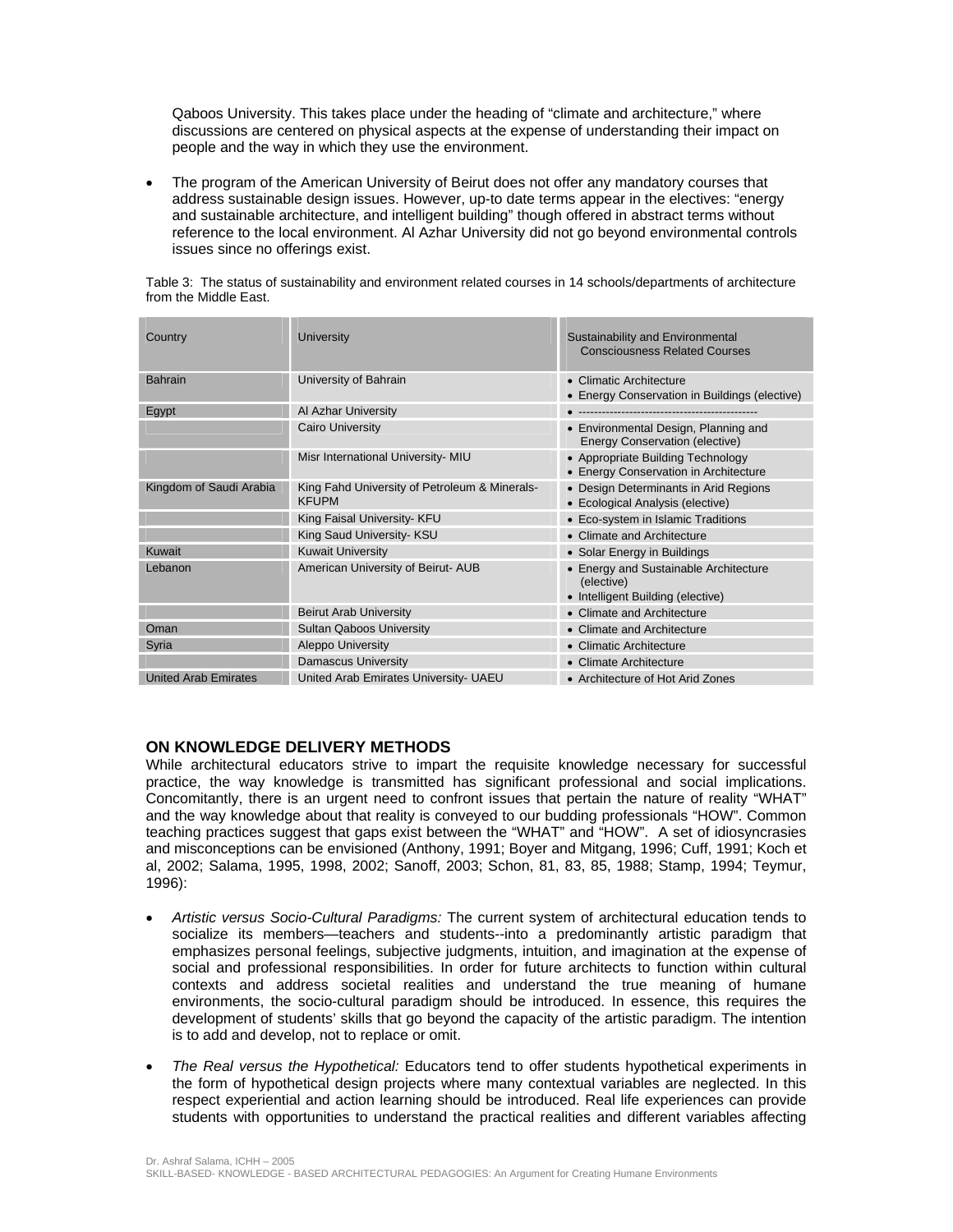real-life situations. Typically, educators focus on offering students ready-made interpretations about the built environment rather than developing their abilities to explore issues that are associated with the relationship between culture and the built environment. When they do, they place emphasis on one single culture, which is their own.

- *Science as Body of Knowledge versus Science as a Method of Exploration:* When teaching any body of knowledge, educators tend to present it as a body of facts and theories and as a process of scientific criticism. The processes that led up to this product are always hidden and internalized. There should be a distinction between the types of knowledge resulting from research in architecture and student should be made aware of them and experience them as well. First, knowledge results from research that seeks to understand the future through a better understanding of the past; research that tests accepted ideas. Second, knowledge results from research that develops new hypotheses and visions; research that probes new ideas and principles which will shape the future.
- *Learning Theories about the Phenomena versus Getting the Feel of the Behavior of the Phenomena:* Knowledge is usually presented to students in a retrospective way where abstract and symbolic generalizations used to describe research results do not convey the feel of the behavior of the phenomena they describe; the late Donald Schon emphasized this view. The term retrospective here means extensive exhibition of the performance of the work of an architect over time. There should be an understanding of the parts within the phenomena and the interaction among those parts, which causes the holistic behavior. In this context, the analysis of precedents as part of the curriculum should be introduced. How projects were created and in what context, what the client nature and intentions were, how the project was delivered, and how construction was undertaken are integral parts of learning. The story telling attitude tends to ignore these issues.
- *Knowledge versus Design:* The architectural design studio—the backbone of architectural education—rarely includes any research activity, based on the view that the content of design should be directed toward practical ends. It can be argued in this context that knowledge is not a substitute for architectural imagination but inadequate knowledge would handicap the general level of design. Being satisfied to manipulate formal configurations does not provide insights into the human experience. If the different types of knowledge which architecture requires are ignored, the profession will lose its credibility in the eyes of society. Simply, different types of knowledge should be integrated with design assignments.

## **ON STUDIO TEACHING PRACTICES**

A continuous assessment of traditional studio teaching practices is carried out by this author based on surveys, reviews, interviews, and practice. This assessment process has resulted in a number of crucial issues-- stated in the literature-- that are integral to contemporary studio teaching. Such issues are classified into two categories; negative tendencies and positive attitudes—as outlined in Tables 4 and 5, each of which is decomposed into two components that represent the overall studio teaching approach. The two components are: the design process in the studio and the teaching style adopted by the studio director. This classification is based on the fact that the processes and procedures applied in the studio are governed by the way in which studio assignments are delivered in terms of content and key issues. On the other hand, instructors tend to approach each design assignment with a collection of ideas and techniques that, when coordinated, become a teaching style that is influenced by the route taken in the studio.

While the assessment corroborates very alarming negative tendencies and shortcomings, a number of positive attitudes are observed. By and large, the results reveal a growing interest and awareness of the importance of addressing the process as an integral component of studio teaching pedagogy, and of addressing the interaction with social and cultural issues, community groups, and with real life situations.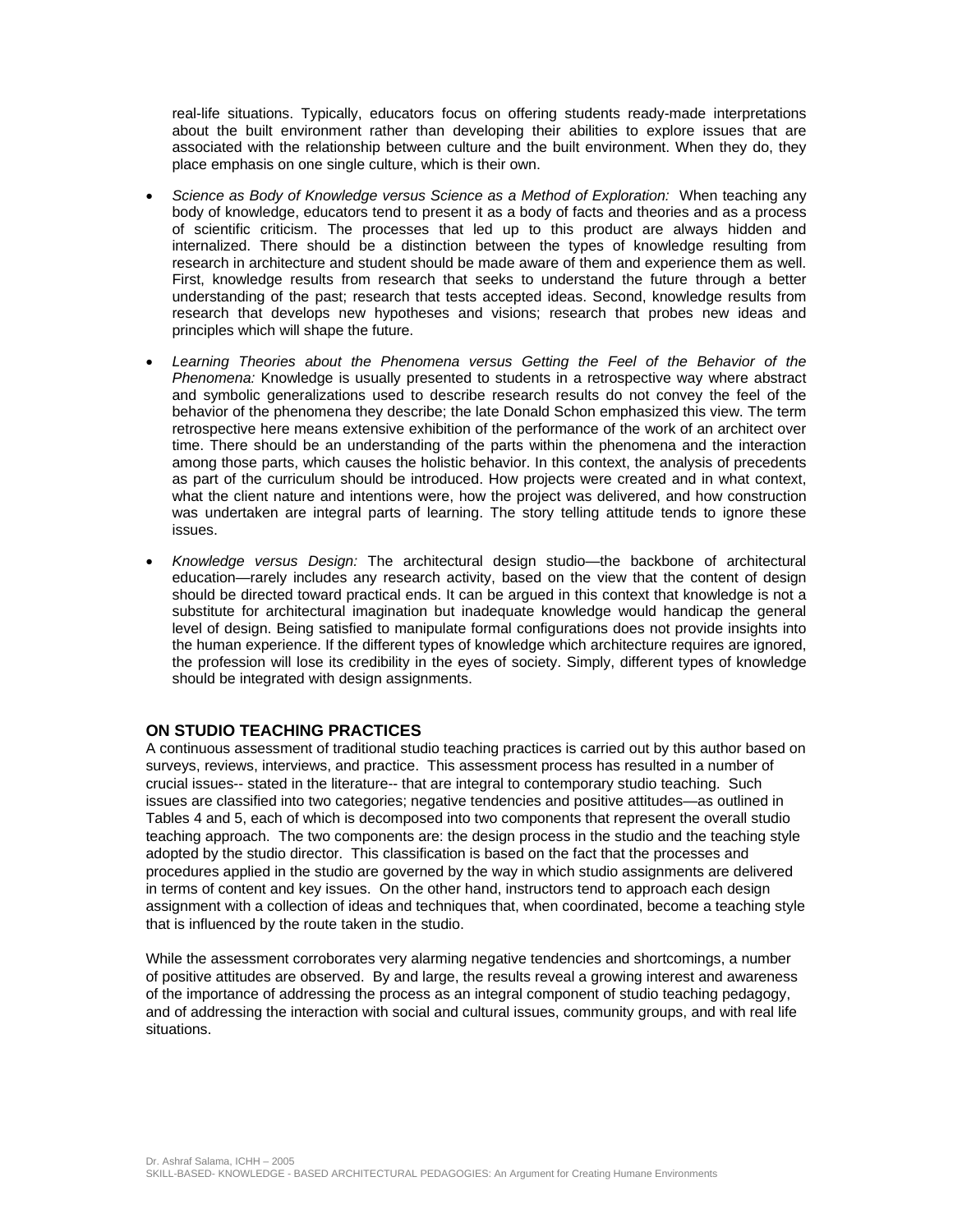Table 4: Negative tendencies resulted from a preliminary assessment of architectural design pedagogy.

| Category                           | Author                                                                                                                          | <b>Negative Tendencies</b>                                                                                                                                                                                                                                                                                                                                                                                                                                                                                                                                                                                                                                                                                                                                                                                                                                                                                                                                                                                                                                                                      |
|------------------------------------|---------------------------------------------------------------------------------------------------------------------------------|-------------------------------------------------------------------------------------------------------------------------------------------------------------------------------------------------------------------------------------------------------------------------------------------------------------------------------------------------------------------------------------------------------------------------------------------------------------------------------------------------------------------------------------------------------------------------------------------------------------------------------------------------------------------------------------------------------------------------------------------------------------------------------------------------------------------------------------------------------------------------------------------------------------------------------------------------------------------------------------------------------------------------------------------------------------------------------------------------|
| Design<br>Process in<br>the Studio | Kay J 1975<br>Watson D 1993<br>Watson D 1993<br><b>Weber C 1994</b><br>Salama A 1995<br>Salama A 1995<br>AIAS 2003<br>AIAS 2003 | • The process of problem definition is crucial and needs to be addressed in the studio<br>Design experience is limited to concept formation and schematic design<br>• Students have insufficient opportunity to attain the ability to explore the nature of design<br>Design studios place an emphasis on the finished presentation of a sketch design rather<br>٠<br>than the route taken in the studio<br>Design instructors focus on the how of design although what and why of design are<br>unavoidable components in the design process of a real life project<br>• Although many architectural educators believe that research should be introduced in the<br>design studio, a large number of them do not have a clear definition of research, and<br>how to introduce it in the studio<br>• Students work side by side, but alone, often quarding their ideas from each other,<br>competing for the attention of the studio critic<br>• The synthetic processes of design in which negotiation and collaboration are most critical<br>and difficult, are limited to individual efforts |
| Teaching<br><b>Style</b>           | Schon D (80s)<br><b>Cuff D 1991</b><br>Anthony K 1991<br><b>Weber C 1994</b><br>Seidel A 1994<br>Salama A 1995<br>AIAS 2003     | • The design studio assumes the mastery of the instructor and the student has to believe<br>in the power of the instructor<br>• The design studio focuses on individualistic work eventhough the profession of<br>architecture is a result of group work and a collaborative effort<br>• Evaluating students performance encourages the view of architecture as a result of<br>individualistic effort<br>• The pivotal ritual of the studio is the desk critique, since it is based on the assumption<br>that teachers know how to design and how to respond to particular problems<br>Design instructors are not clear about their studio goals or objectives and will change<br>$\bullet$<br>them right up from the beginning of the studio and during the assessment process<br>• Design instructors tend to consider teaching practice to be an intuitive process based on<br>subjective view points and personal feelings<br>• Current studio culture rewards students with the best looking projects                                                                                      |

#### Table 5: Positive attitudes resulted from a preliminary assessment of architectural design pedagogy.

| Category                           | Author                                                                                                                                                                | <b>Positive Attitudes</b>                                                                                                                                                                                                                                                                                                                                                                                                                                                                                                                                                                                                                                                                                                                                                                                                                                                                                                                            |
|------------------------------------|-----------------------------------------------------------------------------------------------------------------------------------------------------------------------|------------------------------------------------------------------------------------------------------------------------------------------------------------------------------------------------------------------------------------------------------------------------------------------------------------------------------------------------------------------------------------------------------------------------------------------------------------------------------------------------------------------------------------------------------------------------------------------------------------------------------------------------------------------------------------------------------------------------------------------------------------------------------------------------------------------------------------------------------------------------------------------------------------------------------------------------------|
| Design<br>Process in<br>the Studio | Simmons G 1978<br>Sanoff H 1979<br>Sanoff H 1979<br>Robinson J 1983<br>Robinson J 1983<br>Goldschmidt G 1983<br>AIAS 2003                                             | • The process emphasizes acquiring knowledge while producing design alternatives<br>• The process encourages group discussion for identifying design intentions<br>• The process focuses on transforming behavioral information into architectural form<br>The process is to explore design rather than to simply reach a solution<br>$\bullet$<br>The process represents the programming phase as a crucial part in the studio<br>$\bullet$<br>• The process includes information gathering and defining imperatives as primary steps<br>The ability to serve design as a process serves a graduate for a lifetime<br>$\bullet$                                                                                                                                                                                                                                                                                                                     |
| Teaching<br><b>Style</b>           | Simmons G 1978<br>Sanoff H 1979<br>Sanoff H 1979<br>Goldschmidt G 1983<br>Ledewitz S 1985<br>Davis H 1983<br>Wendler W 1983<br><b>Penny T 2003</b><br>Habraken J 2004 | • The style is based on self and peer evaluation.<br>• The style focuses on individual and group activities<br>• The style permits learning about the process of change in a dynamic environment<br>• The style is based on instruction and reaction modes of thinking<br>• The style is based on teaching students how to differentiate relevant from irrelevant<br>information<br>• Students' individual differences are a major concern<br>Integrating knowledge generating ideas into design should be part of the everyday<br>$\bullet$<br>practices in the studio environment<br>• If we want professionals to be confident contributing leaders in society, we should take<br>every care in making sure that the educational system encourages confidence (not<br>defensiveness), empathy (not self centeredness), and team work (not a star mentality)<br>• We need to integrate knowledge about the everyday environment in design teaching |

# **EPILOGUE: CREATING HUMANE ENVIRONMENTS AND THE SCENARIOS FOR BALANCING KNOWLEDGE-BASED / SKILL-BASED PEDAGOGIES:**

The preceding analysis of the five thematic issues convey that gaps exist in the formation of future architects; gaps that are a direct result of the continuous reliance on skill based pedagogy while knowledge based pedagogy continues to be ignored or oversimplified or continues to rely on other disciplines. Knowledge about humane environments, the everyday environment in which lay people, workers, employees, school children, and senior citizens live, work, learn, and entertain is even viewed from a skill based perspective. Current admission policies, knowledge content and delivery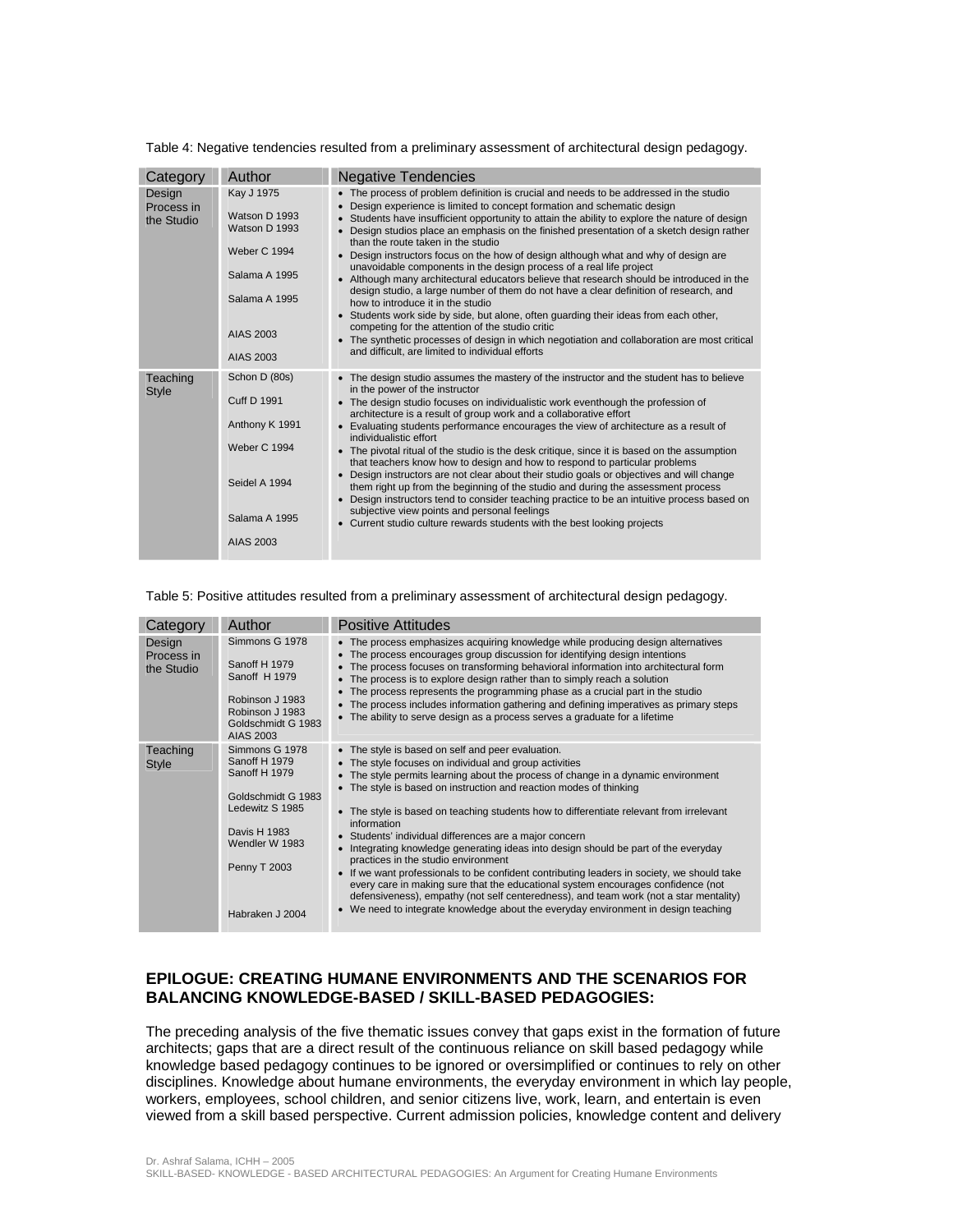methods, and studio teaching practices corroborate the artistic side of architecture at the expense of society-based or environment-based side of architecture. In his key note address to EAAE conference in 2003, John Habraken argues:

*"… We need to teach knowledge about everyday environment. How it is structured, what we can learn from historic and contemporary evidence, how different examples compare, how it behaves over time and responds to change of inhabitation or other circumstances. Teaching architectural design without teaching how everyday environment works is like teaching medical students the art of healing without telling them how the human body functions. You would not trust a medical doctor who does not know the human body. Knowledge of everyday environment must legitimize our profession… (Habraken, 2003):* 

If the gaps between skill-based and knowledge-based architectural pedagogies be bridged then a number of scenarios can be a proposed. While these scenarios do not provide answers to all the concerns raised underlying the five thematic issues, they provide forms of panacea and represent attempts at balancing and harmonizing skill-based and knowledge-based pedagogies in the educational process of architecture.

- *Thinking Globally and Acting Locally:* The catch phrase of Rene Dubos who called for thinking globally and acting locally should be introduced. Educators should provide students with mechanisms through which they can see beyond their own space, time, and culture, and understand the larger context and processes of human habitation. On the other hand, when they encounter design problems they should be able to create concrete solutions for specific contexts that have specific social structure.
- *Reconciling Lectures and Studios:* This scenario emphasizes the integration of theoretical knowledge provided in the formal lecture into the process of making judgments in the studio. Design should be grounded on theories that should be tested with respect to the problem at hand. It should be conceived as a conversation between the materials of a given situation. In essence, it is an "action-reaction" activity where action is the process and reaction is the investigation of the result. The curriculum policy needs to encourage the incorporation of knowledge in different learning settings.
- *Utilizing the Built Environment as an Open text Book:* It is critical to make students of architecture aware of the fact that the built environment is designed to enhance and support human activities, and celebrate a desirable human behavior. By implementing the experiential learning model, students can learn through their urban experience. A wide spectrum of activities can be introduced to implement this approach, ranging from walkthrough evaluation exercises to presenting movies in order to illustrate how actors interact with the built environment.
- *Developing Students Abilities to Search and Think Critically:* An emphasis needs to be placed upon research, how it is conducted, how to use its findings in design. Cross case analyses linking between different local and international experiences are critical in this respect. Students' skills should be developed in a manner that allows them to comment, criticize, and debate international experiences, and about the role of architecture in enhancing or inhibiting cultural and behavioral attitudes. Immersing students in studying and designing in the local context only has not proved to be a panacea for understanding the local problems. Critical thinking abilities are a key to this understanding.

### *Environmental Evaluation as a Strategy for Acquiring Knowledge in the Studio*

Evaluation research is intended to provide reliable and valid information to those who make decisions about the environment. Evaluation studies, in this sense, are intended to provide a knowledge base for improving the quality of decision-making. Evaluation belongs to the concept of values, where feelings, attitudes and beliefs are employed as a frame of reference.

The evaluation of existing environments provides architecture students in the design studio with insights into variations in the quality of different environments. It offers students the ability to identify emerging cultural problems and societal needs. Students can identify the adequacy of an existing environment and can conceptualize ways to renovate, rehabilitate and upgrade. Evaluation, as a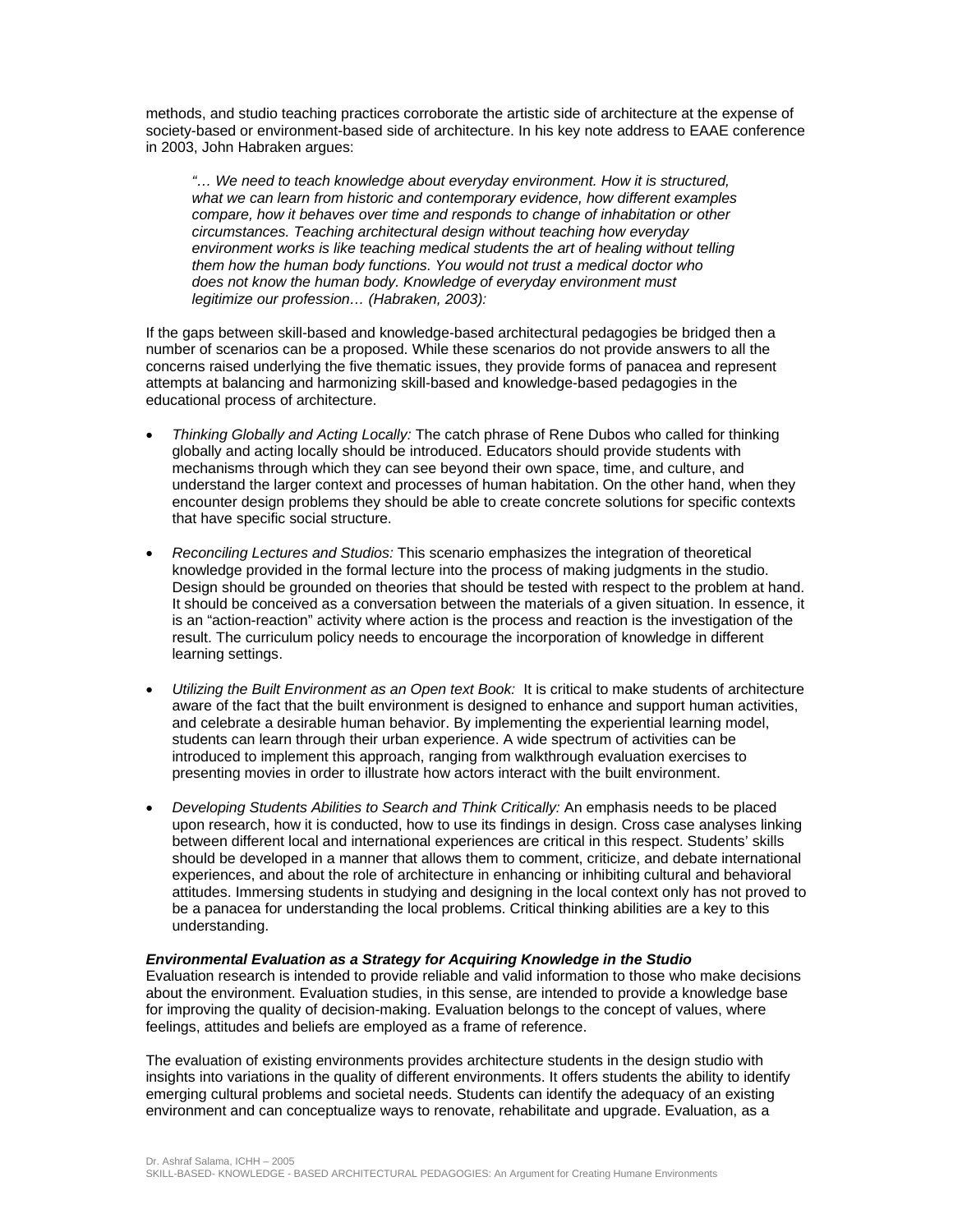strategy for acquiring knowledge in the design studio, provides feedback, systematic learning from past experiences and guidance for the future.

Evaluation is a feedback process that seeks to identify values, needs, and problems, goals and objectives, and environmental domains, utilizing specific methods and tools for measurements.

Architecture students can be involved in the evaluation process before developing design solutions in the studio. However, this process should be conducted objectively and systematically – not through casual interviews or observation that may only reveal what is already known. Results of evaluation can be utilized and integrated in the design development process. The most important question in this process is what environment will be evaluated and what aspects should be taken into consideration. The answer to this question lies in the nature of the project at hand, and objectives of the design studio in which this process occurs.

### *Knowledge Acquisition and Developing Design Criteria*

Developing design criteria in the design studio can be achieved by introducing the concept of programming. Programming can be seen as an information processing system; it represents a source for a systematized process that provides a structured framework for accumulating, categorizing and classifying different types of knowledge necessary for design.

According to Sanoff (1992), programming, as an analytical process, encourages decision-making through objective procedures rather than individual assumptions or personal preferences. Effective programming depends on what types of knowledge are needed and on selecting the appropriate tools of obtaining and documenting such knowledge. In this sense, programming is a process of investigating and developing information, and analyzing clients/users' needs and concerns. There are four distinct stages of programming that can be introduced in the studio. They are generic and apply to all programming activities:

- Investigating the existing situation, where students are involved in a process of developing an upto-date profile,
- Defining needs and trends, where students are involved in a process of identifying current and future opportunities and constraints,
- Generating solutions, where students are involved in a process of determining alternative ways of meeting requirements, and
- Resolving needs and resources, where students are involved in a process of selecting and documenting the design solution that is most direct and feasible.

The programming process involves serial and holistic modes of thinking about the design problem. It involves serial thinking because each step leads to another, culminating in space specification. It also involves holistic thinking because the sequence of the steps requires simultaneous tasks, repetitive cycles and feedback.

### *Participatory Architecture: A Knowledge Tool in the Studio*

Introducing the concept of participatory architecture in the architectural design studio seeks to empower students to better understand the physical and social environment, to appreciate it and to be able to make decisions about it. It attempts to demystify the process of design through its inclusion of non-designers. In this sense, it returns architecture to its former position of being an expression of society, and arising from within it.

User participation as a research tool in the studio goes beyond published literature and interviews to explore issues and needs comprehensively and specifically for each unique situation. It fosters sensitivity in the student to listen to the clients and users, and to be able to filter the relevant information necessary for designing. Collaboration is one of the important factors that participation relies on. In this regard, participation harnesses collaboration toward the making of a coherent architectural product. Participation is, hence, seen as a philosophy that should be internalized by students to be better prepared for professional practice.

There are several strategies for introducing the concept of participation in the architectural design studio: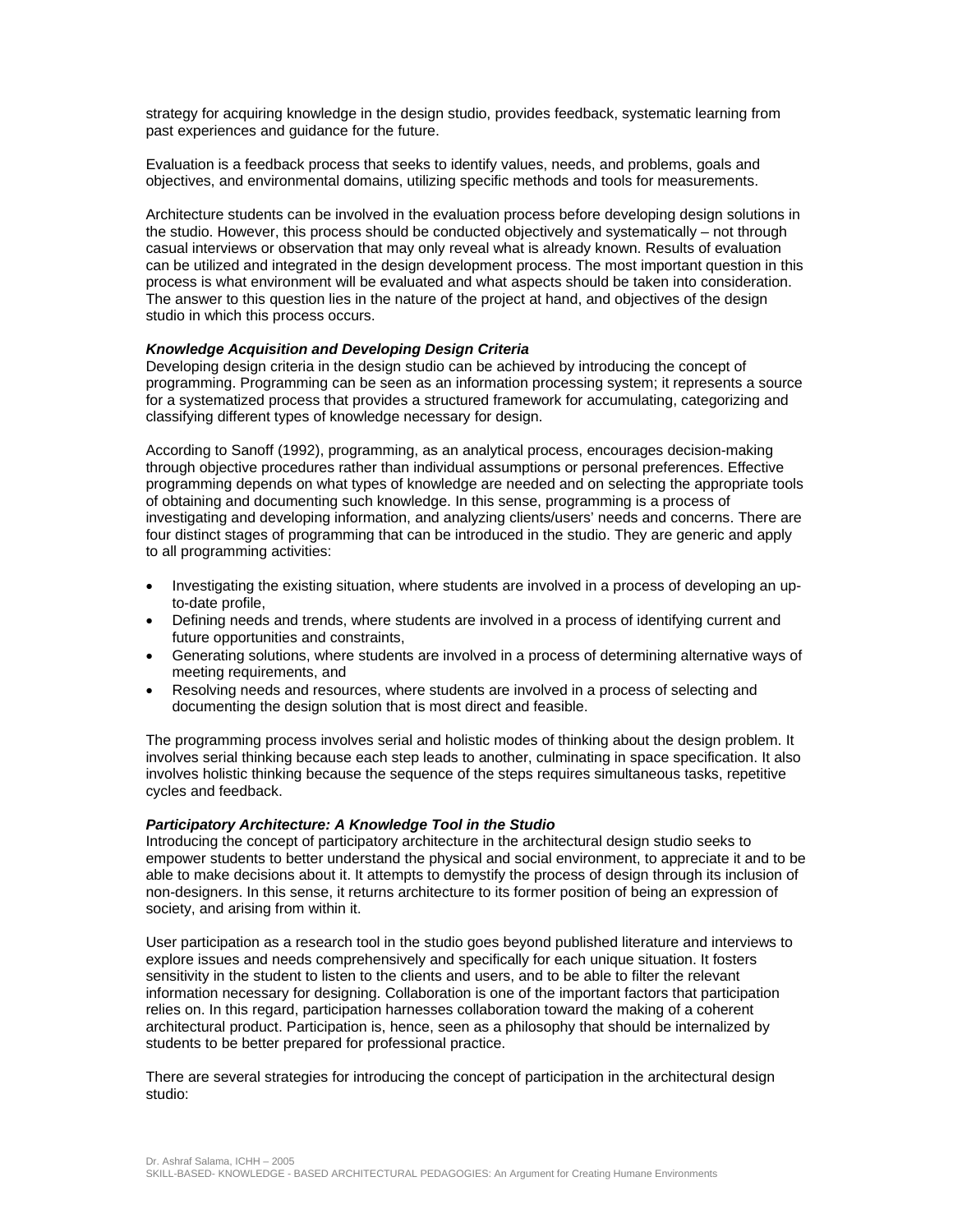- One strategy can be exemplified by allowing students within a studio group to play different roles. The students can act as clients, users, and designers. They can review each other to introduce a layer of evaluation different from and equally influential to self-evaluation. The design instructor could also play one of the roles needed to simulate a real life situation. Interdisciplinary design studios, that include students from different disciplines related to the design field, are beneficial since such studios replicate the professional environment, where a group of specialists will collaborate to create a coherent design solution.
- The best strategy for stimulating participation lies in offering students the opportunity to interact directly with real clients and real users. Community design development centers provide one of the few links between architectural education and society. Such centers provide invaluable experience to students and offer design services to the community.

## **SUMMARY**

The intent of this paper has been to critically analyze the relationship between skill based and knowledge architectural pedagogies. Paradigmatic shifts, admission policies, knowledge content and delivery methods, and studio teaching practices have been identified as thematic issues that put this analysis into focus. The analysis conveys a continuous emphasis on the skills required for successful practice while the acquisition, assimilation, and the production of knowledge often take a back seat. A more effective integration of humane environments as a form of knowledge into the teaching practice of architecture is proposed by introducing a number of scenarios that involve real interaction with the everyday environment, integrate different fragments of the curriculum, and foster critical thinking and understanding the environment. The scenarios have attempted to incorporate the type of knowledge necessary for creating humane environments. Within these scenarios environmental evaluation, architectural programming, and participatory architecture have been introduced to delineate the balance and harmony of the skill-based and knowledge-based pedagogies that are crucially needed in the architectural education of the future.

### **REFERENCES**

Ackoff, R. L. (1974). *Redesigning the Future: A Systems Approach to Societal Problems*. New York, NY: John Wiley

Alexander, C. (1966). Systems Generating Systems. *Systemat (1).* Los Angeles, California

Anthony, K. (1991). *Design Juries on Trial.: The Renaissance of the Studio.* New York, NY: Van Nostrand Reinhold.

Boyer, E. and Mitgang, L. (1996). *Building Community: A new Future for Architectural Education and Practice*. Ewing, NJ: The Carnegie Foundation for the Advancement of Teaching.

BCEURU-Boyer Commission on Educating Undergraduates in the Research University. (1998). *Reinventing Undergraduate Education: A blueprint for America's Research Universities.* 

*http://notes.cc.sunysb.edu/Pres/boyer.nsf/webform/images/\$File/boyer.txt* 

Capra, F., Steindle-Rast, D., Matus, T. (1992). *Belonging to the Universe: New Thinking about God and Nature.*  Harmondsworth: Penguin Books

Carlhian, J. P. (1979). The Ecole des Beaux-Arts. *Journal of Architectural Education.* Vol. 33 (3). PP. 7-17.

Cuff, D. (1993). *Architecture: The Story of Practice.* Cambridge, MA: MIT Press.

De Bono, E. (1991). *I am Right, You are Wrong.* London: Penguin Books.

Gerlenter, M. (1988). Reconciling Lectures and Studios. *Journal of Architectural Education.* Vol. 41 (2). PP. 46-52.

Goldschmidt, G. et al (2000). *Who Should Be a Designer? Controlling Admission into Schools of Architecture.* Unpublished Research, Delft, Netherlands: University of Delft.

Habraken, J (2003). Questions the Will not Go Away: Some Remarks on Long Term Trends in Architecture and their Impact on Architectural Education. Keynote Speech: *Proceedings of the Annual Conference of the European Association of Architectural Education-EAAE*. Hania. PP. 32-42.

Koch, A., Schwennsen, K., Dutton, T., and Smith, D. Eds. (2002). *The Redesign of Studio Culture.* Studio Culture Task Force. Washington, DC: The American Institute of Architecture Students.

Lodder, C. (1985). *Russian Constructivism.* New Haven, CT: Yale University Press.

Salama, A. (1995). *New Trends in Architectural Education: Designing the Design Studio.* Raleigh, NC: Tailored Text and Unlimited Potential Publishing.